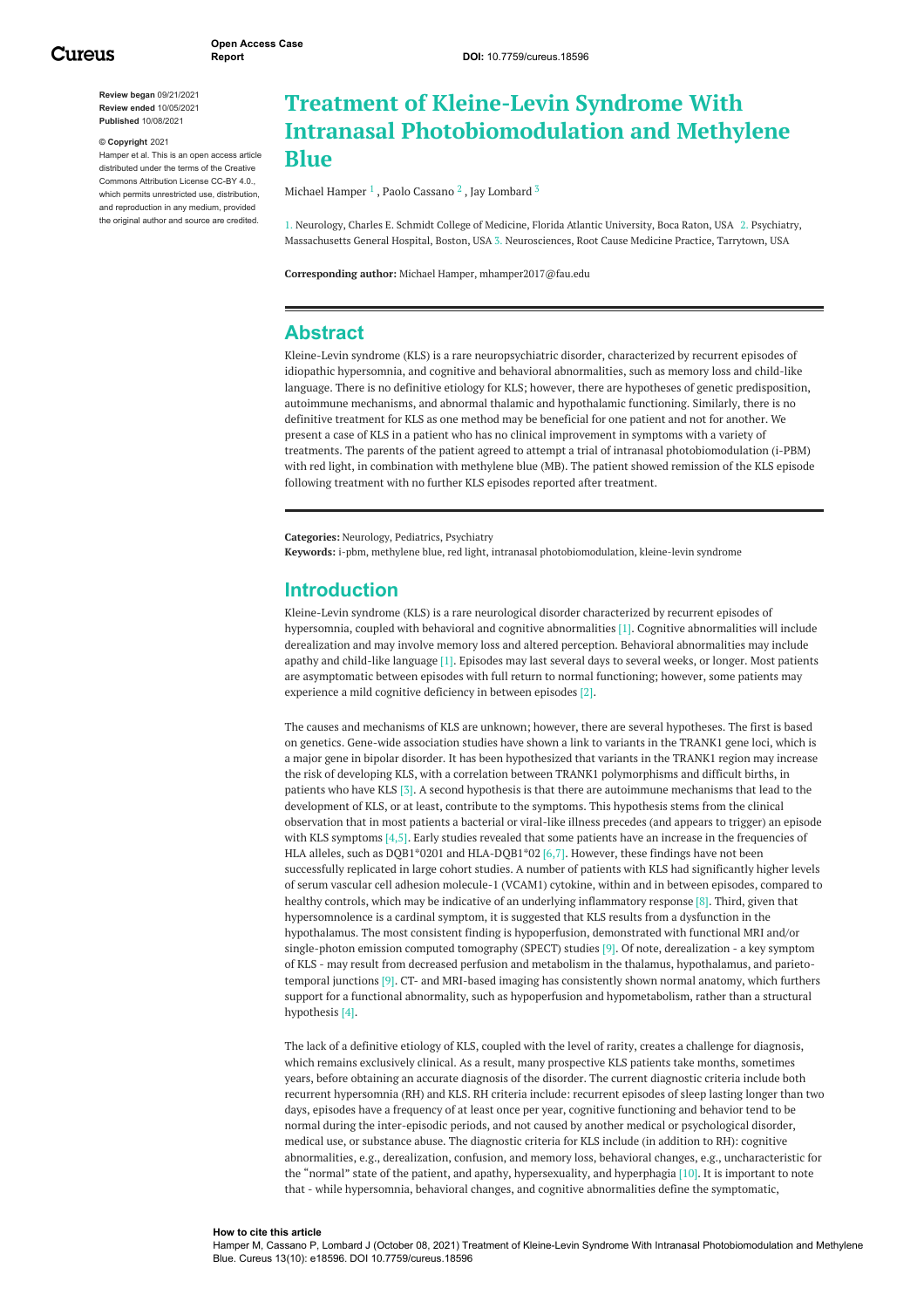episodes of KLS - hypersexuality and/or hyperphagia can be missing.

Unfortunately, there are no biomarkers for the diagnosis of KLS. Cases of KLS may resemble other diseases, hence the necessity of accurate differential diagnosis to ascertain the idiopathic nature of the syndrome. Given the acute onset of the episodic manifestations of KLS, common causes of mental status changes need to be ruled out before entertaining the suspicion of KLS. Patients with KLS may undergo a workup for acute confusion and substance abuse, and imaging to rule out a stroke or status epilepticus. Laboratory tests should include ammonia, folate, pyruvate, and lactate, evaluation for endocrinopathies, and for viral or bacterial infections. Encephalitis, head trauma, and other encephalopathies may mimic the symptoms of KLS; clinically, these differential diagnoses do not follow a remitting-relapsing disease course as seen in KLS. Relatedly, psychiatric disorders, such as depression, bipolar disorder, and conversion disorder need to be ruled out.

Treatment of KLS has previously been addressed symptomatically. Stimulants can be trialed to address hypersomnia [11]. However, this method fails to address cognitive and behavioral abnormalities and may result in irritability from treatment. A small cohort of patients has experienced benefit from clarithromycin, which appears to be an antagonist to these positive modulators of GABA-a receptors, as it is believed that some hypersomnolence disorders are associated with γ-aminobutyric acid (GABA)-a receptors [12]. Patients administered with the antibiotic showed that measures of sleepiness improved during treatment with clarithromycin [13]. However, this method has failed to address other characteristics of KLS and may not outweigh the long-term administration of an antibiotic. Lithium has shown great promise in patients treated with the medication. It has been found that Lithium may increase the duration of the inter-episodic period over time [3,14]. Anticonvulsants, particularly valproate, have been attempted with the suspicion of thalamic dysfunction and may be used as an alternative to lithium [15]. Some patients treated with methylprednisolone resulted in a beneficial response of shorter episode duration, which may be related to the potential autoimmune mechanisms involved [16]. Ultimately, the treatment of KLS is trial-and-error as one method may be beneficial to one patient, while it may not be beneficial to another. As described, and with most (if not all) pharmacological agents have limitations to their efficacy and therapeutic effects. The present study presents a novel noninvasive treatment with the potential to successfully treat KLS.

### **Case Presentation**

A 15-year-old male presented with an acute episode of altered mental status. This episode of mental status changed began proceeding a flu-like illness, which resolved upon treatment with Tamiflu and minocycline. However, the psychosis continued after the resolution of the flu-like illness. The patient had no prior medical or psychiatric history. The patient became progressively lethargic and irritable. The symptoms further progressed to include hypersomnolence, apathy, derealization, and verbal aggressiveness. The patient refused to tend to his basic activities of daily living and eventually required hospitalization.

At admission, the patient was markedly lethargic, but afebrile and without meningeal signs, and general and neurological examinations were unremarkable during the episode. Magnetic resonance imaging (MRI) with gadolinium contrast did not show any structural abnormalities, space-occupying lesions, or abnormal enhancement. Electroencephalogram (EEG) testing was negative for epileptiform activity and for paroxysmal slowing. Serological tests for Lyme disease, HSV, EBV, IgG, and IgM were all negative.

This syndrome resolved within 10 days but was followed by recurrent episodes of longer duration - lasting two to three weeks - which included an obsession with food, depression, anxiety, paranoia, and social withdraw. Of note, some episodes were marked by hypomanic-like symptoms, such as the decreased need for sleep and uncharacteristically by dysmorphic body image. The patient was officially diagnosed with KLS, at 15 years of age, after being reevaluated at a tertiary care center, and after prolonged EEG, MRI, and CSF tests were repeated and confirmed as unrevealing. The patient continued to have recurrent episodes, commonly preceded by sinusitis.

Upon diagnosis, the patient began treatment with Lithium (600 mg in the AM and PM), which the patient remained continued for three years. Early in the disease course, the patient's episodes were cyclical, occurring one to two times a month, with each episode lasting approximately two weeks. Over the course of three years, the patient's episodes became progressively less frequent. At 18 years old, the patient's episode frequency was approximately twice per year. Over the disease course, a variety of medications were attempted (in addition to lithium), including Modafinil, IV methylprednisolone, atypical neuroleptics, such as Seroquel and Amantadine. All treatment options resulted in no improvement, other than lithium, which may be the reason for less frequent episodes. Furthermore, the patient reported side effects while on the mentioned medications, including tingling and jitteriness in the extremities, and intestinal discomfort.

At 18-years-old, the patient experienced a flu-like illness, which "triggered" a prolonged episode of longer than the typical duration, extending close to 6 months. The family consented to the off-label use of intranasal photobiomodulation (i-PBM) with a red light at 633 nanometers (nm) (Vielight 633 Light Therapy), nightly for 25 minutes in conjunction with methylene blue (MB) at 10 milligrams (mg) orally, one hour prior to the use of i-PBM. Parameters/specifications for the i-PBM therapy device can be seen in Table *[1](#page-2-0)*. Within one week of treatment, the patient began to normalize with remission of his hypersomnia, and of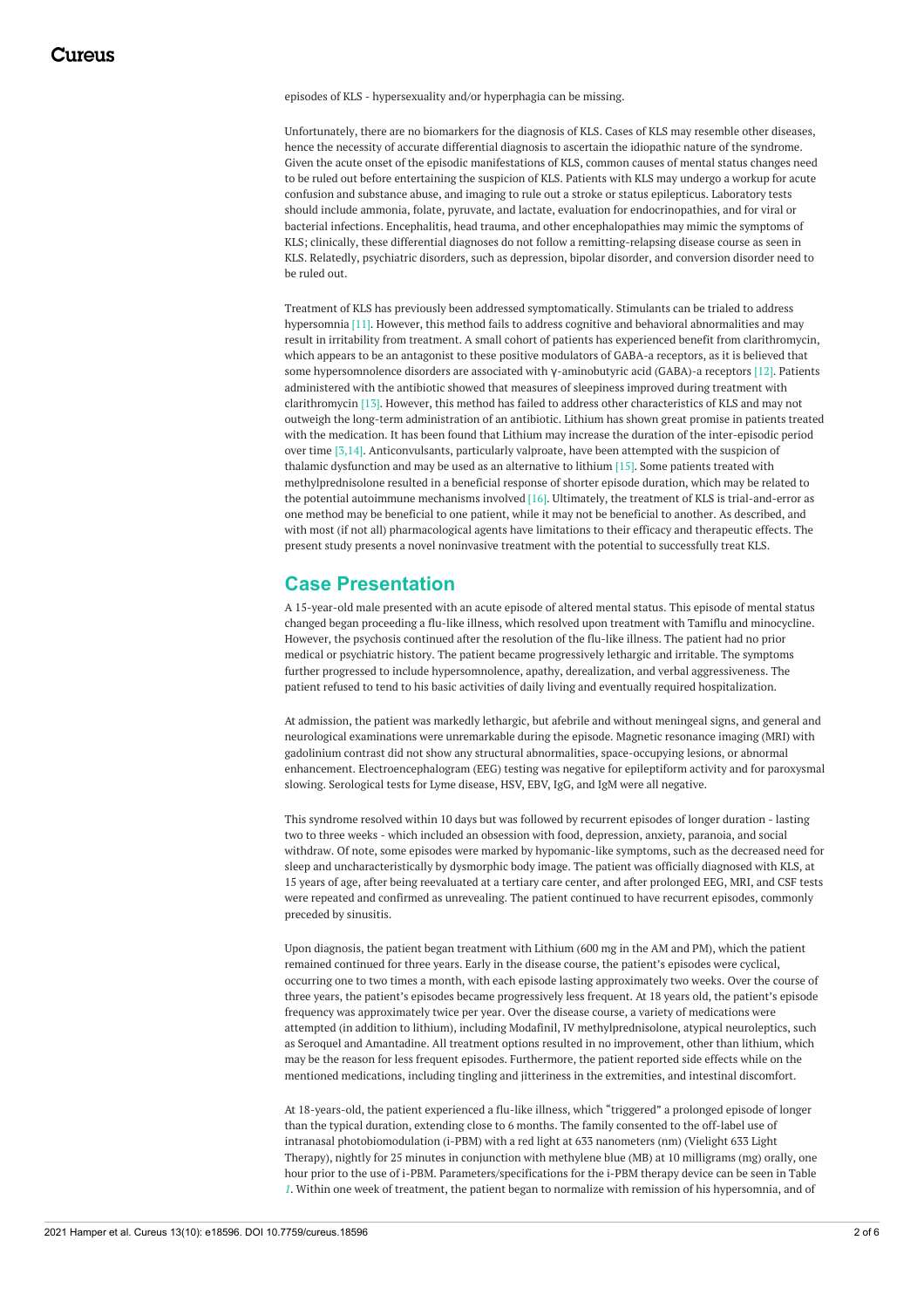his cognitive and behavioral abnormalities. After one month, the patient and family members noted the lack of recurrence of KLS episodes, as well as a return to socialization with friends and family. Six months after starting i-PBM plus MB, the patient enrolled in college. At 20 years old, two years after treatment with i-PBM and MB, the patient has not experienced a relapse of an episode, has been taking any other medications, nor has reported any adverse effects.

<span id="page-2-0"></span>

| Parameter                      | Specification            |
|--------------------------------|--------------------------|
| Wavelength                     | 633 nm                   |
| Power                          | 8 mW                     |
| Peak Irradiance                | 7.6 mW/cm $^2$           |
| Pulsing                        | <b>CW</b>                |
| Duty Cycle                     | 100%                     |
| Fluence                        | 11.4 $J/cm2$             |
| <b>Treatment Window</b>        | $1 \text{ cm}^2$         |
| Time                           | 25 min./nostril          |
| <b>Total Intranasal Energy</b> | 12 J (R. nostril 1x/day) |

### **TABLE 1: Vielight 633 light therapy parameters**

Specifications of the Vielight treatment device used by the patient.

## **Discussion**

KLS poses a great challenge to treat as there is no definite etiology and many symptoms, both cognitive and behavioral. Fortunately, the patient in the present study accepted a novel experimental treatment of MB in conjunction with i-PBM. This treatment method was proposed as many patients with KLS have cerebral hypoperfusion and/or hypometabolism in particular areas of the brain. The use of red light for therapeutic reasons is called photobiomodulation (PBM). Red light has a short wavelength and high frequency to penetrate into the tissue enough to elicit changes in physiology (Figure *[1](#page-3-0)*), while not causing detrimental effects.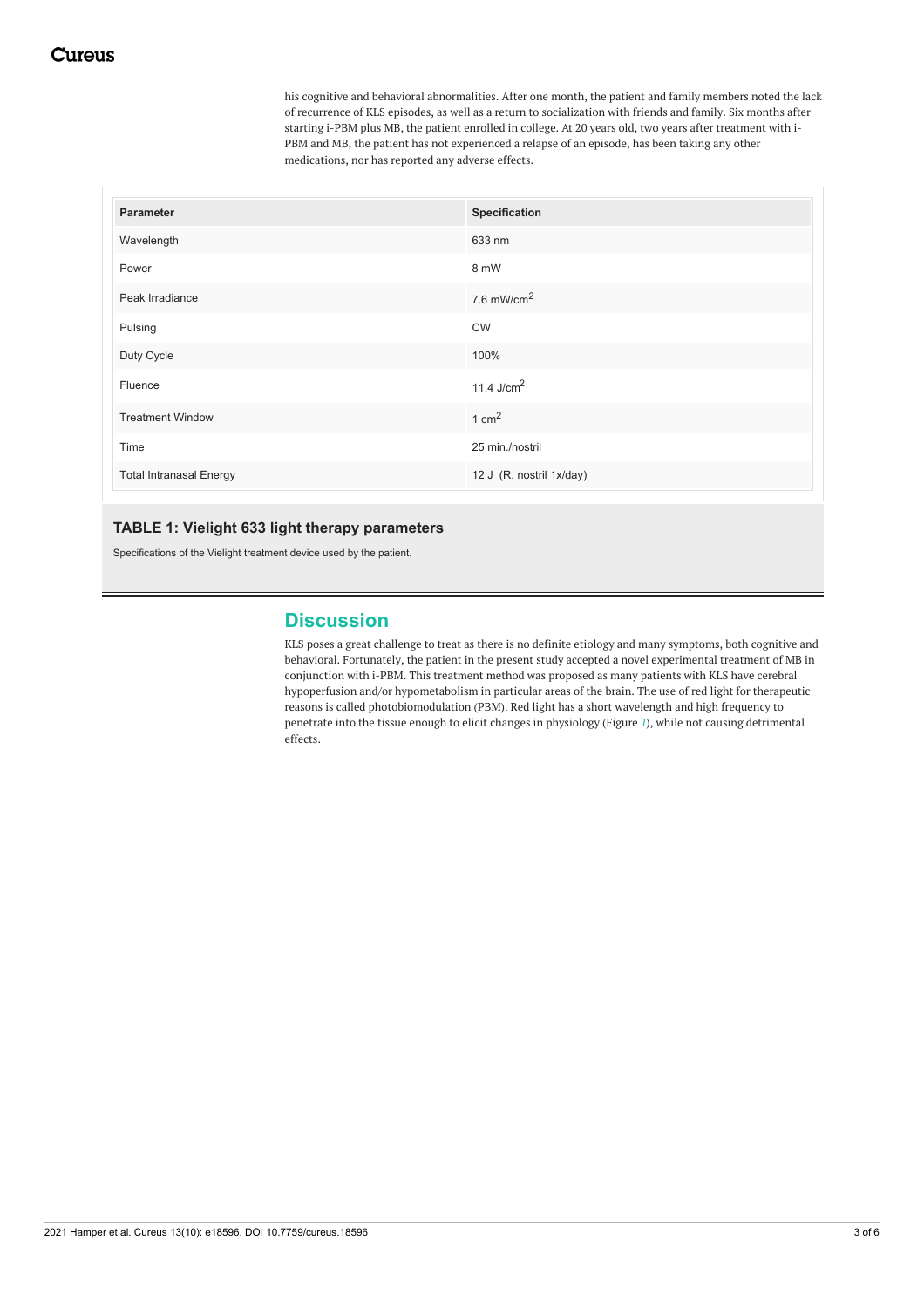<span id="page-3-0"></span>

#### **FIGURE 1: Depth of light penetration per wavelength**

Illustration depicting the penetrative depth through tissue based on the wavelength of light. Each color of light corresponds to a respective wavelength (in nanometers) and its associated color, e.g., the blue line is depicting the depth of blue light with its corresponding wavelength. Figure adapted from Avci et al. [24].

This PBM therapy may have modulated the brain activity during a resting and/or active state of the patient in the current study. It has been shown to evoke regions including the putamen, primary somatosensory, and parietal association cortex, with an overall effect of decreasing activity [17]. However, PBM therapy may affect the connectivity of the cortical region during a period of functional activity, i.e., when performing a task [17]. The modulation of neuronal activity is reported to be a result of manipulating membrane ion channels such as changing the influx of calcium ions [18]. The previous studies have found that wavelengths between 650 and 808 nm promote an elevation of intracellular Ca2+, suspected to be from an influx of intracellular Ca2+ and Ca2+ release from the endoplasmic reticulum with no effect observed at a greater wavelength [19]. Membrane potential can be sensitive to fluctuations in modifications in enzymic activities, such as phosphorylation of electron transport chain (ETC) enzymes, leading to the idea that mitochondrial reactive oxygen species (ROS) may play a role in cerebral perfusion [20]. In the rat model, studies have shown that treatment with PBM therapy led to a reduction of vascular infarction via inhibition of mitochondrial cytochrome c oxidase (COX), and thus, a decrease in the production of ROS [21]. A recent study investigated an immediate effect of i-PBM on blood flow, confirmed with SPECT imaging in patients with ischemic events - only a single session of i-PBM improved cerebral blood flow [22]. It is important to note that the effects of intranasal irradiation are systemic [23,24]. Anatomically, the olfactory bulb is a direct line to the brain, lying superior to the nasal cavity and inferior to the frontal lobe. Photons from the PBM therapy could directly reach the fibers of the olfactory nerve and the prefrontal cortex, which is connected to the thalamus and hypothalamus, critical areas in KLS [22]. Therefore, the effects on the brain are likely mediated by circulating mitochondria from direct irradiation of blood within the nasal capillaries via the anti-inflammatory and oxidative mechanisms described. Furthermore, it is reasonable to suspect that light can reach sensory terminations of the olfactory and indirectly affect the limbic system because the light cannot penetrate deeper at the power and wavelength used. The effects of the PBM therapy propose that modulation of mitochondrial enzyme activity may deflate the effect of hypoperfusion, a critical symptom in KLS.

MB, first synthesized as a textile dye, has shown great medicinal promise in applications beginning in the 1890s [25]. Recent work has shown the MB has a major effect on mitochondrial mechanisms as a catalytic redox recycler through promoting respiration via re-oxygenating leucomethylene blue by receiving electrons from NADH in complex I [26]. Oxidative damage commonly impairs complex IV, yet is bypassed by MB as it increases the activity of the complex [27]. Thus, MB has been shown to be neuroprotective with respect to its antioxidative capacity, which can be beneficial in an environment affected by ischemia or hypoperfusion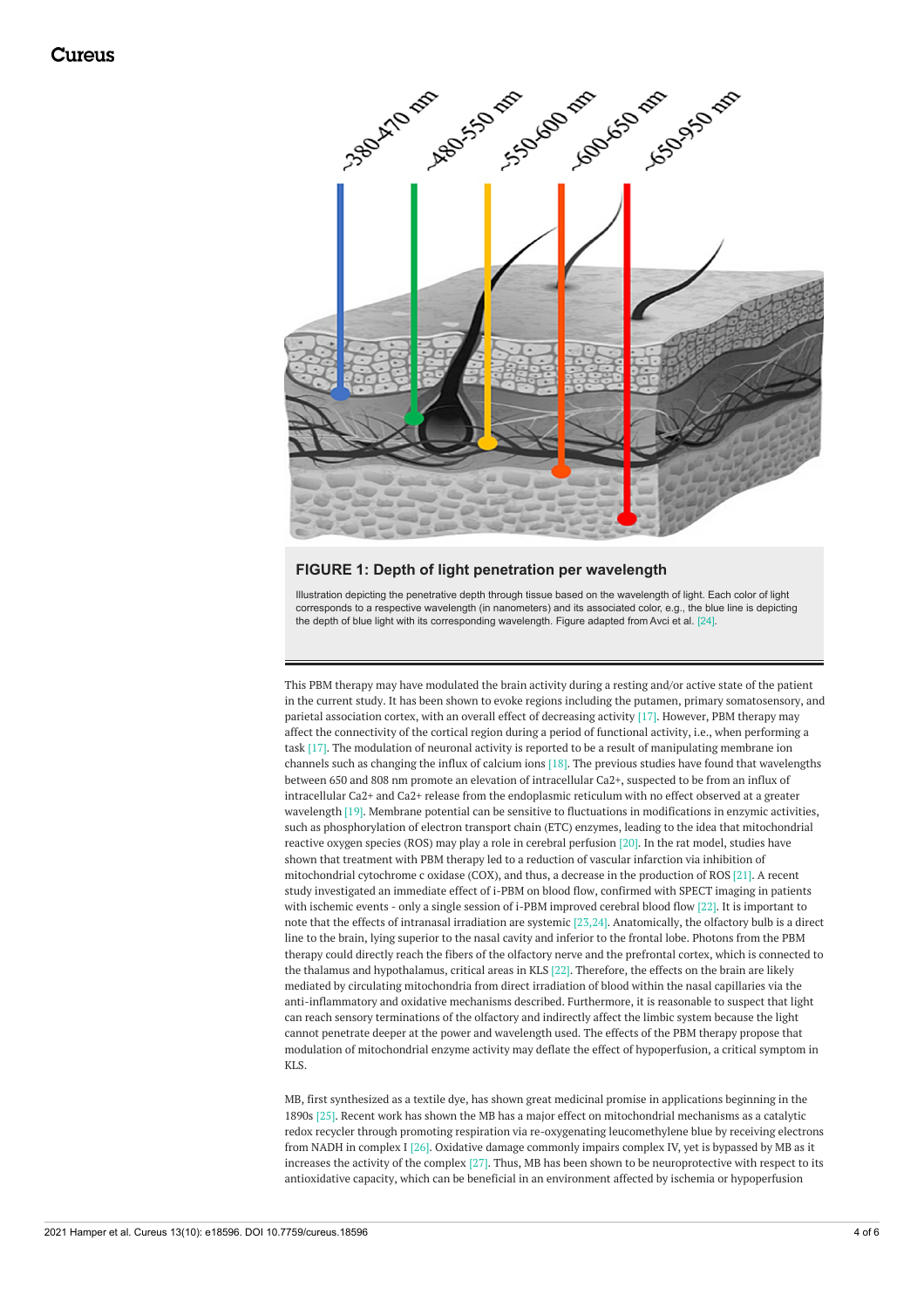commonly seen in KLS. Prior studying has shown that MB crosses the blood-brain barrier, preserving its integrity, and increasing circulation via inhibition of NOS, and decreasing lipid peroxidation and inflammation [28]. The idea that enhancing cognition with MB is not far stretched. As discussed, MB can improve mitochondrial function and decrease oxidative stress, which can improve neuron's effective function, therefore, improving basal neurophysiology and improve cognitive tasks. Human fMRI studies have shown that low-dose MB administration led to an increase in activity in the bilateral insular cortex during attention and memory tasks, as well as enhancing memory retrieval [29] Using MB and PBM in conjunction may promote a greater benefit than using one method over the other. As discussed, both can upregulate cellular respiration in the mitochondria with the benefits of neuroprotection from degradation. MB accomplishes increased cytochrome oxidase expression through supporting the ETC and PBM directly energizes the oxidase through photon absorption [30]. However, it is important to consider the hermetic response of MB as a high dose will elicit an opposite effect compared to a low dose, i.e., low doses of MB elicit responses that increase cytochrome oxidase activity, while high doses (beyond the hermetic/biphasic zone) decreases the cytochrome oxidase activity [31]. PBM has a similar relationship. At lower levels, i.e., less energy/time of fluency, induces an increase in membrane activity, while the effects decrease at higher fluences [32]. Thus, it is important for one to refer treatment with MB and PBM specifying the doses as high doses may cause adverse effects, but within lower parameters may lead to great benefit.

There are limitations to this study that should be acknowledged. This study contains one subject and is not a longitudinal study. KLS has been known to decrease in severity over time, and thus, it may be difficult to determine if the treatment is the exact cause for the dissolution of episodes. However, the gradual dissolution of episodes is more common in patients after many years. The patient presented in this study had only been experiencing episodes for three years prior to treatment with MB and i-PBM, and no medications have been used since the novel trial, with no report of a relapse post-treatment. Furthermore, the use of i-PBM is available for commercial purchase, MB can be obtained with the help of patients' practitioners, and there have been no reported side effects - a great benefit to this modality, which improves accessibility and likelihood for more trials. We recommend that future studies include fMRI and PET imaging before and after treatment with MB and i-PBM. With all that has been discussed, i-PBM may improve cognition when used in conjunction with MB to successfully improve cognitive functioning in cases of hypoperfusion, like those in KLS, and ameliorate the major characteristic of derealization in the disorder as witnessed in the present study.

## **Conclusions**

KLS) is a rare neuropsychiatric disorder, characterized by recurrent episodes of idiopathic hypersomnia, and cognitive and behavioral abnormalities. There is no definitive treatment for KLS and many treatments attempted may have adverse effects. However, our findings support a successful treatment of KLS with the administration of MB and i-PBM therapy. This treatment assisted in relinquishing the patient of an episode and prevented the relapse of another episode. The present case provides evidence for research using MB and i-PBM, along with imaging methods and larger cohorts of patients with KLS.

## **Additional Information**

### **Disclosures**

**Human subjects:** Consent was obtained or waived by all participants in this study. **Conflicts of interest:** In compliance with the ICMJE uniform disclosure form, all authors declare the following: **Payment/services info:** All authors have declared that no financial support was received from any organization for the submitted work. **Financial relationships:** Paolo Cassano declare(s) non-financial support and stock/stock options from Massachusetts General Hospital. Dr. Cassano consulted for Janssen Research and Development and for Niraxx Light Therapeutics Inc. Dr. Cassano was funded by PhotoThera Inc., LiteCure LLC. and Cerebral Sciences Inc to conduct studies on transcranial photobiomodulation. Dr. Cassano is a share-holder and board director of Niraxx Light Therapeutics Inc. Dr. Cassano has filed several patents related to the use of near-infrared and red light in psychiatry. **Other relationships:** All authors have declared that there are no other relationships or activities that could appear to have influenced the submitted work.

### **References**

- 1. Arnulf I, Groos E, Dodet P: Kleine-Levin syndrome: A [neuropsychiatric](https://dx.doi.org/10.1016/j.neurol.2018.03.005) disorder. Rev Neurol (Paris). 2018, 174:216-27. [10.1016/j.neurol.2018.03.005](https://dx.doi.org/10.1016/j.neurol.2018.03.005)
- 2. Uguccioni G, Lavault S, Chaumereuil C, Golmard JL, Gagnon JF, Arnulf I: Long-Term Cognitive Impairment in Kleine-Levin Syndrome. Sleep. 2016, 39:429-38. [10.5665/sleep.5458](https://dx.doi.org/10.5665/sleep.5458)
- 3. Ambati A, Hillary R, Leu-Semenescu S, et al.: Kleine-Levin syndrome is associated with birth difficulties and genetic variants in the TRANK1 gene loci. Proc Natl Acad Sci U S A. 2021, 118: [10.1073/pnas.2005753118](https://dx.doi.org/10.1073/pnas.2005753118)
- 4. AlShareef SM, Smith RM, BaHammam AS: [Kleine-Levin](https://dx.doi.org/10.1007/s11325-017-1617-z) syndrome: clues to aetiology. Sleep Breath. 2018, 22:613-23. [10.1007/s11325-017-1617-z](https://dx.doi.org/10.1007/s11325-017-1617-z)
- 5. Fenzi F, Simonati A, Crosato F, Ghersini L, Rizzuto N: Clinical features of Kleine-Levin syndrome with localized encephalitis. Neuropediatrics. 1993, 24:292-5. [10.1055/s-2008-1071559](https://dx.doi.org/10.1055/s-2008-1071559)
- 6. Merriam AE: [Kleine-Levin](https://doi.org/10.1016/0006-3223(86)90313-6) syndrome following acute viral encephalitis . Biological psychiatry. 1986, 21:1301- 1304.
- 7. Dauvilliers Y, Mayer G, Lecendreux M, et al.: [Kleine-Levin](https://dx.doi.org/10.1212/01.wnl.0000036605.89977.d0) syndrome: an autoimmune hypothesis based on